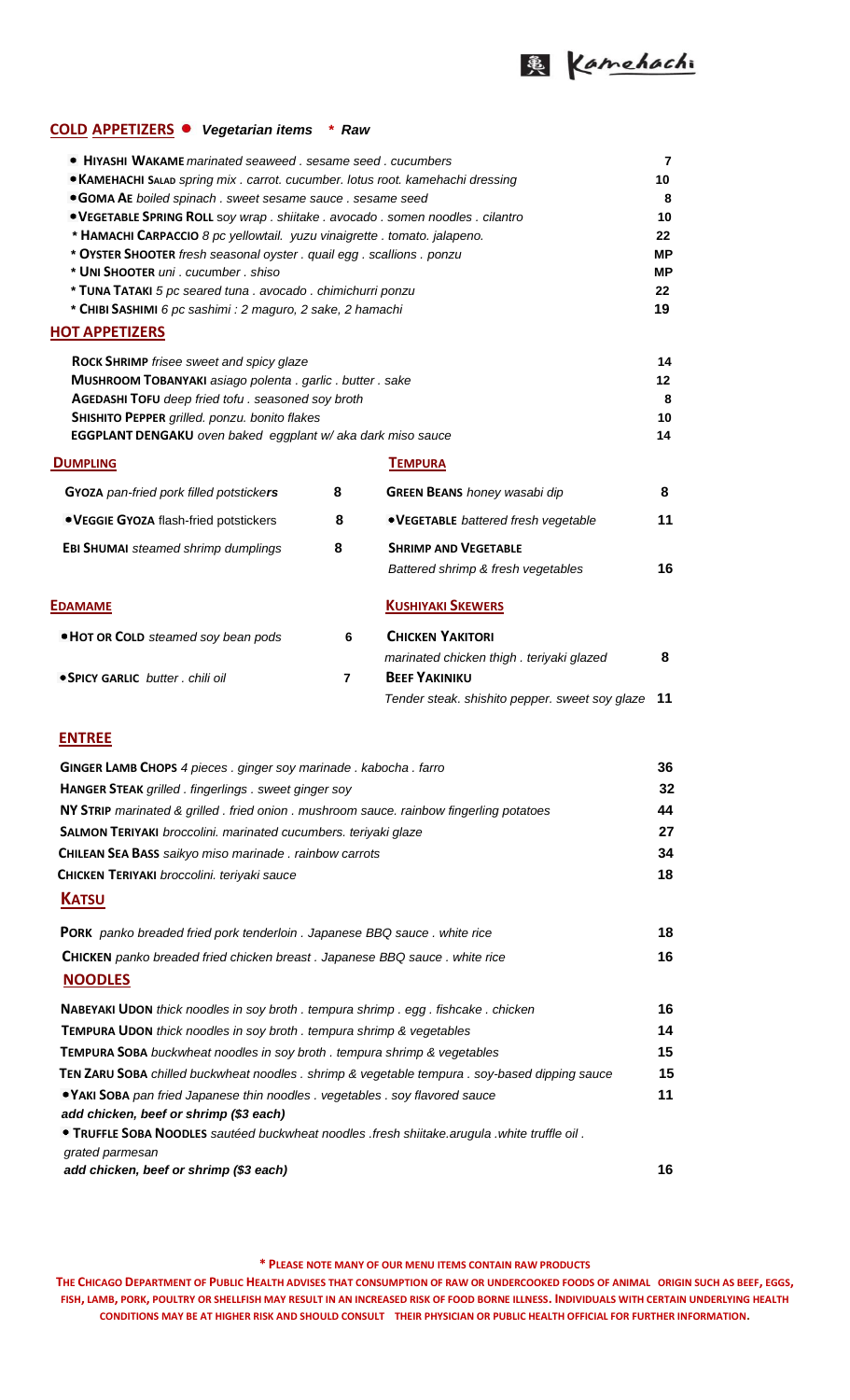

## **NIGIRI / SASHIMI**

| * BOTAN EBI sweet raw shrimp                                                                   | 5  | <b>INARI</b> soybean pocket | 4   | <b>SMOKED SALMON</b>        | 5              |
|------------------------------------------------------------------------------------------------|----|-----------------------------|-----|-----------------------------|----------------|
| * TAKO octopus                                                                                 | 5  | * EBI shrimp                | 4   | * MAGURO tuna               | 6              |
| <b>KANI</b> alaskan snow crab                                                                  | 7  | <b>TAMAGO</b> egg omelet    | 3   | * IKURA salmon roe          | $\overline{7}$ |
| * HAMACHI yellowtail                                                                           | 6  | * AKAMI lean bluefin tuna   | 8   | * TOBIKO flying fish roe    | 4              |
| * HIRAME fluke                                                                                 | 6  | * SAKE fresh salmon         | 5   | <b>UNAGI</b> freshwater eel | 5              |
| <b>HOTATE</b> scallop                                                                          | 6  | * OTORO fatty tuna          | MP. | * Uni sea urchin            | <b>MP</b>      |
| * SUZUKI sea bass                                                                              | 5  | * CHU TORO fatty tuna       | MР  | * SABA mackerel             | 3              |
| <b>*MORIAWASE</b> combinations . served with miso soup                                         |    |                             |     |                             |                |
| SASHIMI ZEN chef's presentation of 12 pieces of fresh sashimi                                  |    |                             |     | 32                          |                |
| SASHIMI DEKAI chef's presentation of 18 pieces of fresh sashimi                                | 42 |                             |     |                             |                |
| <b>NIGIRI MORIAWASE</b> chef's selection of 8 pieces of fresh nigiri                           | 30 |                             |     |                             |                |
| <b>SUSHI &amp; SASHIMI MORIAWASE</b> chef's assortment of sushi and sashimi                    |    |                             |     | 38                          |                |
| SUSHI A tuna . salmon . whitefish . shrimp . mackerel . tamago . cucumber roll                 | 24 |                             |     |                             |                |
| <b>SUSHI B</b> tuna . yellowtail . whitefish . shrimp . mackerel . salmon . tamago . tuna roll | 29 |                             |     |                             |                |
| <b>KAMEHACHI COMBO</b> tuna . yellowtail . salmon . shrimp . spicy tuna . california roll      |    |                             |     | 28                          |                |
| *DONBURI – MONO sushi rice bowls . served with miso soup                                       |    |                             |     |                             |                |
| <b>CHIRASHI</b> assorted fillets of seafood                                                    | 30 |                             |     |                             |                |
| <b>SASHIMI DON</b> choice of tuna, vellowtail or fresh salmon sashimi fillets                  |    |                             |     | 32                          |                |

| <b>Sugoj Don</b> chef's selection of Kamehachi's finest seasonal fish |  |
|-----------------------------------------------------------------------|--|

## **SASHIMI DON** *choice of tuna, yellowtail or fresh salmon sashimi fillets* **32 SUGOI DON** *chef's selection of Kamehachi's finest seasonal fish* **42 MAKI MONO** sushi rolls **Vegetarian item AAC** *avocado . asparagus . cucumber* **7 CALIFORNIA** *snow crab . avocado . cucumber* **13 \*CHICAGO CRAZY** *tuna . yellowtail . salmon . crabstick . cucumber . lettuce . masago* **15 DRAGON** *freshwater eel . tempura crunch . cucumber . avocado . eel sauce* **17 FUTO** *spinach . gourd . egg omelet . japanese pickle* **9 \*GREEN TURTLE** *freshwater eel . tempura crunch . ebi . tobiko . wasabi mayo* **17 \*KAMEHACHI** *tuna . avocado . cucumber . masago* **11 KAPPA** *cucumber* **5 \*NEGI HAMACHI** *yellowtail . scallions* **8 \*NEGI MAGURO** *tuna . scallions* **8 \*RAINBOW** *crab . avocado . cucumber . tuna . yellowtail . salmon . shrimp* **17 \*SAKEKYU** *fresh salmon . cucumber* **8 SHIITAKE** *marinated shiitake mushroom . avocado* **7 SPECIAL SALMON** *smoked salmon . scallion . cucumber . crunch . masago . mayo . eel sauce* **11 \*SPICY SALMON DELUXE** *fresh salmon . avocado . cucumber . spicy mayo* **10 \*SPICY SCALLOP DELUXE** *scallop . avocado . cucumber . spicy mayo* **10 \*SPICY TUNA** *tuna . spicy mayo* **8 \*SPICY TUNA DELUXE** *tuna . avocado . cucumber . spicy mayo* **10 SPIDER** *soft shell crab . scallions . masago . cucumber* **11 \*SUMMER** *tuna . yellowtail . green pepper . avocado . masago . cilantro . sesame chili oil . lime* **12 \*SUNSET** *crab . avocado . cucumber . fresh salmon . salmon roe . sweet miso sauce* **15 TEMPURA SHRIMP** *shrimp tempura . scallions . mayonnaise . cucumber* **9** *L***IVAL** *D***<sub>NA</sub>** *<b><i>I*<sub>N</sub> **10** *P***<sub>N</sub>** *I*<sub>N</sub> *I P<sub>N</sub> I***<sub>N</sub> <b>***I*  **VEGGIE CRUNCH** sweet potato , cucumber . avocado . asparagus . tempura . sweet sauce **10 \*SIGNATURE MAKI** specialty sushi rolls  **\*BLAZING RED DRAGON** *tempura shrimp . snow crab . jalapeno . avocado . tuna . blazing sauce .fried onion* **21 \* WHITE HEAT** *escolar . wasabi tobiko . avocado . jalapeno . cilantro . chili paste . citrus soy* **19 \* CROUCHING TUNA – HIDDEN CRAB** *snow crab . cucumber . avocado . spicy tuna . citrus spicy sauce* **20 \*TALES OF WASABI** *spicy snow crab . asparagus . wasabi tobiko . hamachi . citrus wasabi . microgreens* **19**

 **\* TUNA DELUXE DELUXE** *crab . scallions . crunch . tuna . spicy tuna . eel sauce . wasabi mayo . tobiko* **19 \* MAYFLOWER** *tempura shrimp . snow crab . avocado . scallions . spicy tuna . seared sweet chili aioli* **20** 

\* PLEASE NOTE MANY OF OUR MENU ITEMS CONTAIN RAW PRODUCTS THE CHICAGO DEPARTMENT OF PUBLIC HEALTH ADVISES THAT CONSUMPTION OF RAW OR UNDERCOOKED FOODS OF ANIMAL ORIGIN SUCH AS BEEF, EGGS, FISH, LAMB, PORK, POULTRY OR SHELLFISH MAY RESULT IN AN INCREASED RISK OF FOOD BORNE ILLNESS. INDIVIDUALS WITH **CERTAIN UNDERLYING HEALTH CONDITIONS MAY BE AT HIGHER RISK AND SHOULD CONSULT THEIR PHYSICIAN OR PUBLIC HEALTH OFFICIAL FOR FURTHER INFORMATION**